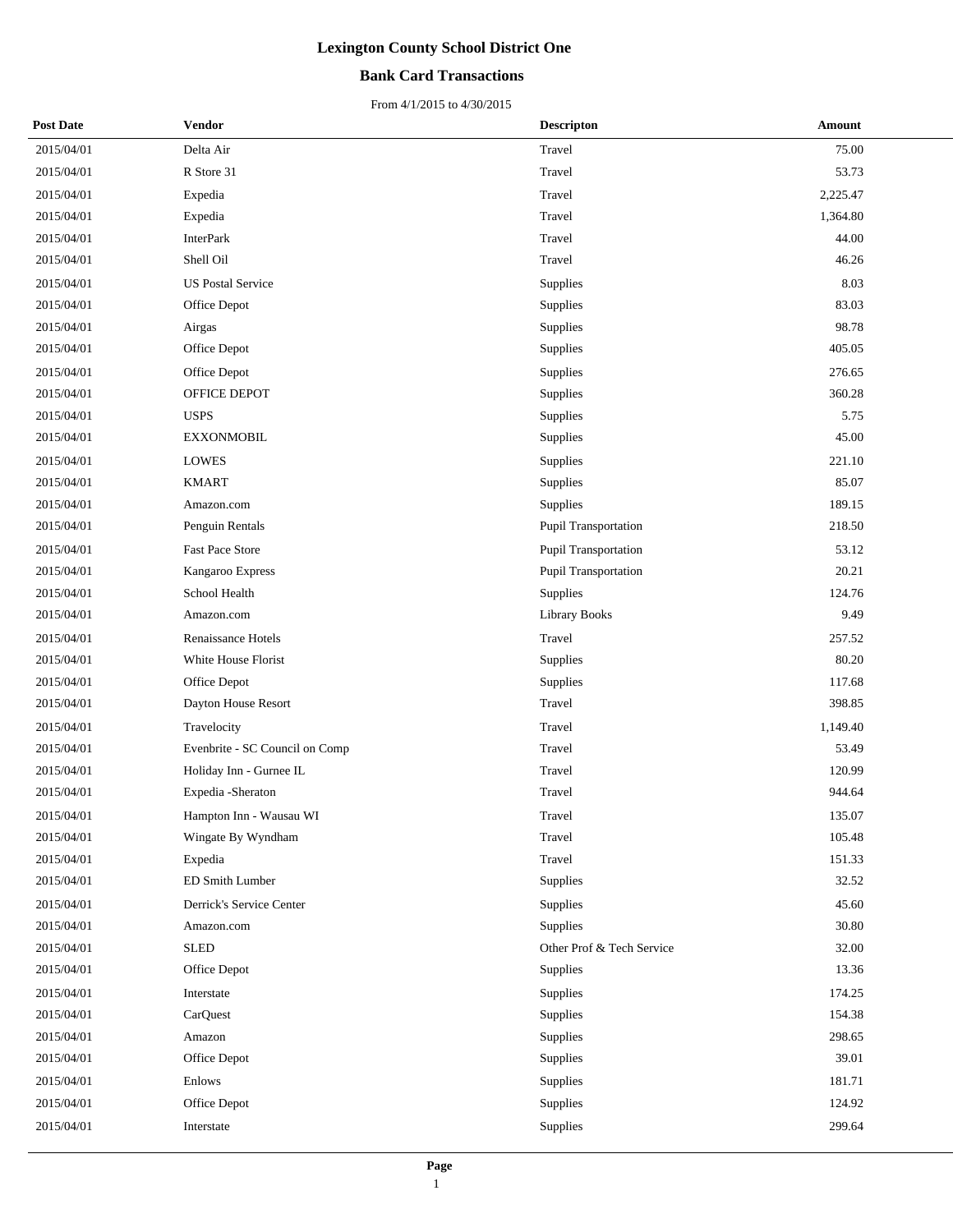### **Bank Card Transactions**

| <b>Post Date</b> | Vendor                         | <b>Descripton</b>          | Amount |
|------------------|--------------------------------|----------------------------|--------|
| 2015/04/01       | Office Depot                   | Supplies                   | 243.92 |
| 2015/04/01       | Lowes                          | Supplies                   | 22.28  |
| 2015/04/01       | Office Depot                   | Supplies                   | 97.66  |
| 2015/04/01       | Interstate                     | Supplies                   | 86.28  |
| 2015/04/01       | CarQuest                       | Supplies                   | 99.55  |
| 2015/04/01       | Pitt Stop                      | Supplies                   | 90.00  |
| 2015/04/01       | Interstate                     | Supplies                   | 264.53 |
| 2015/04/01       | Interstate                     | Supplies                   | 91.00  |
| 2015/04/01       | Enlows                         | Supplies                   | 218.99 |
| 2015/04/01       | Enlows                         | Supplies                   | 106.49 |
| 2015/04/01       | Office Depot                   | <b>Technology Supplies</b> | 85.59  |
| 2015/04/01       | Office Depot                   | <b>Technology Supplies</b> | 160.49 |
| 2015/04/01       | <b>LOWES</b>                   | Supplies                   | 79.93  |
| 2015/04/01       | <b>LOWES</b>                   | Supplies                   | 183.38 |
| 2015/04/01       | <b>MANN TOOL</b>               | Supplies                   | 91.02  |
| 2015/04/01       | E GROUP WEBSTORE               | Supplies                   | 539.18 |
| 2015/04/01       | PET SUPPLIES                   | Supplies                   | 181.90 |
| 2015/04/01       | WILLIAMSON DICKIE              | Supplies                   | 279.73 |
| 2015/04/01       | <b>LOWES</b>                   | Supplies                   | 59.79  |
| 2015/04/01       | <b>COSMO PROF</b>              | Supplies                   | 15.89  |
| 2015/04/01       | <b>BELK</b>                    | Supplies                   | 51.36  |
| 2015/04/01       | TRACTOR SUPPLY                 | Supplies                   | 90.06  |
| 2015/04/01       | <b>COMFORT INN</b>             | Travel                     | 306.34 |
| 2015/04/01       | ENTERPRISE RENTAL              | Travel                     | 234.70 |
| 2015/04/01       | Delta Airlines                 | Travel                     | 989.20 |
| 2015/04/01       | Delta Airlines                 | Travel                     | 989.20 |
| 2015/04/01       | Delta Airlines                 | Travel                     | 989.20 |
| 2015/04/01       | Ocean Drive Beach & Golf Resor | Travel                     | 236.74 |
| 2015/04/01       | Scholastic                     | Supplies                   | 25.00  |
| 2015/04/01       | <b>INTEGRATED MEDIA</b>        | Supplies                   | 35.95  |
| 2015/04/01       | Price's Feed Mill              | Pupil Activity             | 30.00  |
| 2015/04/01       | <b>Plank Road Publishing</b>   | Pupil Activity             | 60.95  |
| 2015/04/01       | ORIENTAL TRADING               | Pupil Activity             | 43.31  |
| 2015/04/01       | <b>WALMART</b>                 | Pupil Activity             | 103.59 |
| 2015/04/01       | PUBLIX                         | Pupil Activity             | 138.34 |
| 2015/04/01       | <b>EXXONMOBIL</b>              | Pupil Activity             | 21.35  |
| 2015/04/01       | <b>CHEFSTORE</b>               | Pupil Activity             | 93.38  |
| 2015/04/01       | <b>HOBBY LOBBY</b>             | Pupil Activity             | 25.59  |
| 2015/04/01       | <b>WALMART</b>                 | Pupil Activity             | 49.93  |
| 2015/04/01       | PUBLIX                         | Pupil Activity             | 44.03  |
| 2015/04/01       | <b>WALMART</b>                 | Pupil Activity             | 137.27 |
| 2015/04/01       | <b>MICHAELS</b>                | Pupil Activity             | 116.49 |
| 2015/04/01       | <b>WALMART</b>                 | Pupil Activity             | 20.48  |
| 2015/04/01       | Office Depot                   | Pupil Activity             | 2.38   |
| 2015/04/01       | Lowe's                         | Pupil Activity             | 116.37 |
|                  |                                |                            |        |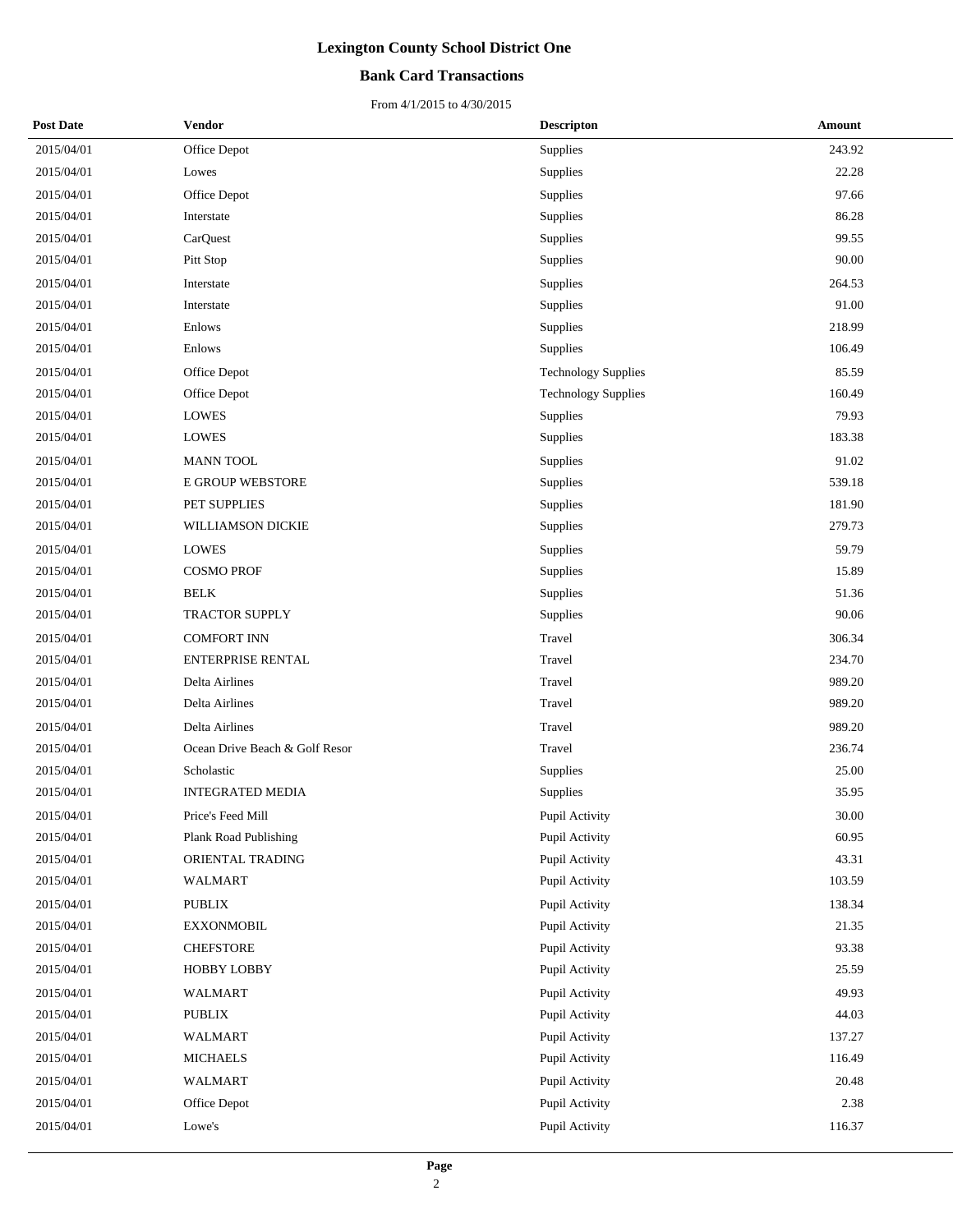### **Bank Card Transactions**

| <b>Post Date</b> | Vendor                         | <b>Descripton</b>    | Amount   |
|------------------|--------------------------------|----------------------|----------|
| 2015/04/01       | School Health                  | Pupil Activity       | 75.60    |
| 2015/04/01       | Wal Mart                       | Pupil Activity       | 80.12    |
| 2015/04/01       | Office Depot                   | Pupil Activity       | 316.18   |
| 2015/04/01       | <b>USPS</b>                    | Pupil Activity       | 0.21     |
| 2015/04/01       | Amazon.com                     | Pupil Activity       | 9.99     |
| 2015/04/01       | <b>USPS</b>                    | Pupil Activity       | 12.10    |
| 2015/04/01       | Kangaroo Express               | Pupil Activity       | 41.00    |
| 2015/04/01       | Crown Reef Resort              | Pupil Activity       | 77.28    |
| 2015/04/01       | Shell Oil                      | Pupil Activity       | 41.01    |
| 2015/04/01       | T-Bonz                         | Pupil Activity       | 150.47   |
| 2015/04/01       | ED Smith Lumber                | Pupil Activity       | 52.42    |
| 2015/04/01       | Kudzu Bakery                   | Pupil Activity       | 209.92   |
| 2015/04/01       | Pizza Hut                      | Pupil Activity       | 96.62    |
| 2015/04/01       | Lion Country Supply            | Pupil Activity       | 175.75   |
| 2015/04/01       | Trophy and Awards              | Pupil Activity       | 58.32    |
| 2015/04/01       | Wild Wing Caf??                | Pupil Activity       | 118.59   |
| 2015/04/01       | The Phoenix Group              | Pupil Activity       | 19.88    |
| 2015/04/01       | <b>Comfort Suites</b>          | Pupil Activity       | 188.16   |
| 2015/04/01       | <b>Comfort Suites</b>          | Pupil Activity       | 188.16   |
| 2015/04/01       | <b>Comfort Suites</b>          | Pupil Activity       | 188.16   |
| 2015/04/01       | <b>Comfort Suites</b>          | Pupil Activity       | 188.16   |
| 2015/04/01       | <b>BSN</b>                     | Pupil Activity       | 92.74    |
| 2015/04/22       | <b>Sweetwater Sound</b>        | Supplies-Maintenace  | 1,155.89 |
| 2015/04/22       | True Value                     | Supplies-Maintenace  | 4.81     |
| 2015/04/22       | Late Fee                       | Supplies-Maintenace  | 35.00    |
| 2015/04/22       | Finance Charge                 | Supplies-Maintenace  | 8.14     |
| 2015/04/27       | <b>Crestline Specialties</b>   | <b>Supplies</b>      | 985.82   |
| 2015/04/27       | Mt. Pleasant Isle of Palms Con | Pupil Transportation | 359.76   |
| 2015/04/27       | Bed Bath & Beyond              | Supplies             | 86.39    |
| 2015/04/27       | Learning Zone Xpress           | Supplies             | 280.58   |
| 2015/04/27       | Amazon                         | Supplies             | 164.48   |
| 2015/04/27       | Amazon                         | Supplies             | 28.20    |
| 2015/04/27       | Amazon                         | <b>Supplies</b>      | 36.78    |
| 2015/04/27       | Palmetto Framing               | Supplies             | 46.46    |
| 2015/04/27       | Mt. Pleasant, Isle of Palms    | Travel               | 179.88   |
| 2015/04/27       | Amazon MktPlace Pmts           | Supplies             | 95.01    |
| 2015/04/27       | Amazon                         | Pupil Activity       | 183.30   |
| 2015/04/27       | Office Depot                   | Pupil Activity       | 139.08   |
| 2015/04/27       | Office Depot                   | Pupil Activity       | 114.60   |
| 2015/04/27       | Walmart                        | Pupil Activity       | 12.70    |
| 2015/04/27       | Office Depot                   | Pupil Activity       | 27.80    |
| 2015/04/27       | Walmart                        | Pupil Activity       | 18.87    |
| 2015/04/27       | Reliable                       | Pupil Activity       | 29.06    |
| 2015/04/27       | Walmart                        | Pupil Activity       | 67.20    |
| 2015/04/27       | Crackle Barrel                 | Pupil Activity       | 11.90    |
|                  |                                |                      |          |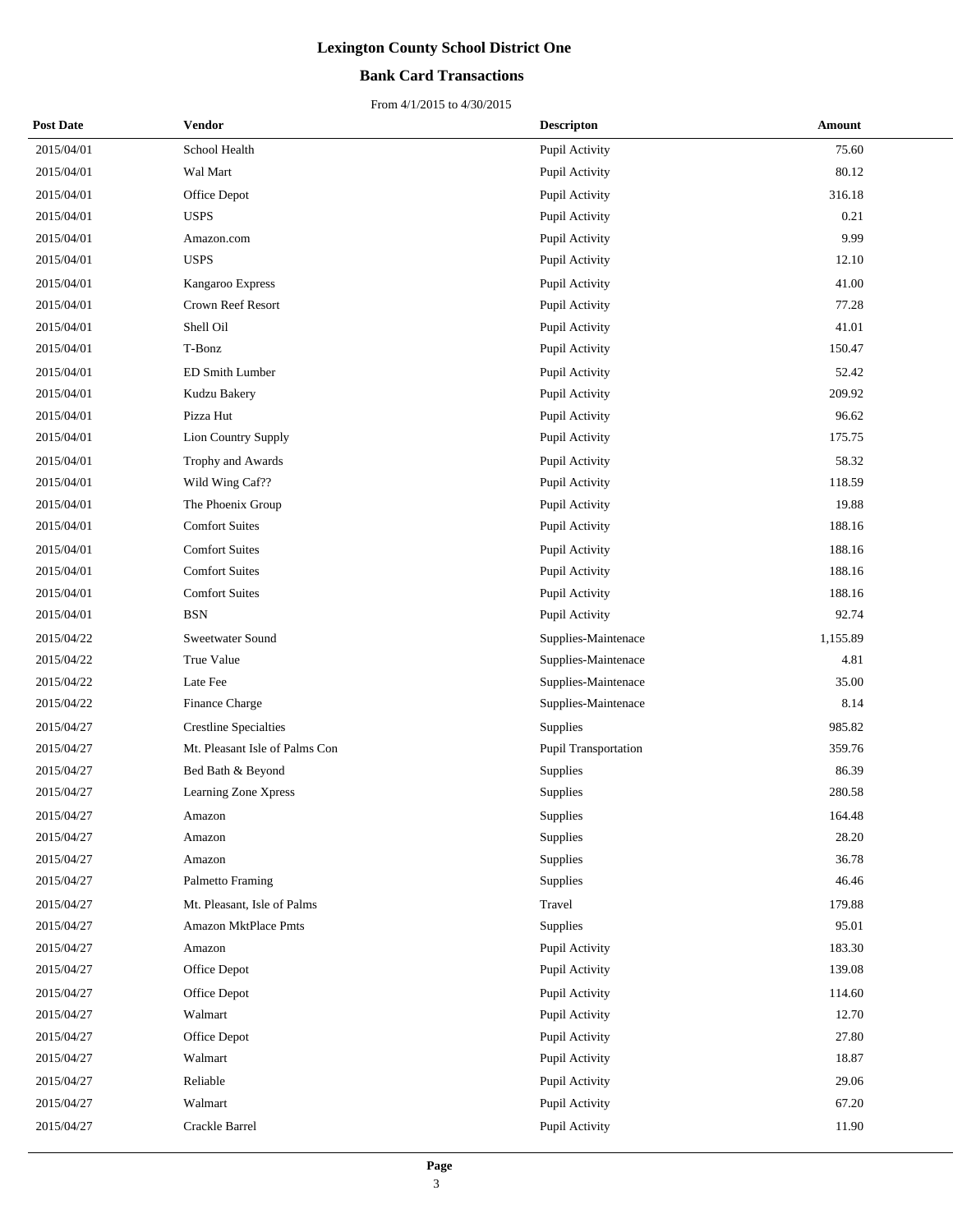### **Bank Card Transactions**

| <b>Post Date</b> | Vendor                       | <b>Descripton</b>           | Amount |
|------------------|------------------------------|-----------------------------|--------|
| 2015/04/27       | Walmart                      | Pupil Activity              | 29.78  |
| 2015/04/29       | <b>AED</b> Superstore        | Supplies                    | 110.95 |
| 2015/04/29       | Vex Robotics                 | Supplies                    | 62.82  |
| 2015/04/29       | Lowes #02967, Lexington, SC  | Supplies                    | 106.94 |
| 2015/04/29       | Dollartree, Lexington, SC    | Pupil Activity              | 12.84  |
| 2015/04/29       | Shell Oil, Lexington, SC     | Pupil Activity              | 42.69  |
| 2015/04/30       | Office Depot                 | Supplies                    | 160.45 |
| 2015/04/30       | Amazon                       | <b>Supplies</b>             | 15.90  |
| 2015/04/30       | Amazon                       | Supplies                    | 18.94  |
| 2015/04/30       | Walgreens                    | Supplies                    | 17.08  |
| 2015/04/30       | Amazon                       | Supplies                    | 135.78 |
| 2015/04/30       | Amazon                       | <b>Supplies</b>             | 15.08  |
| 2015/04/30       | <b>Expressions Vinyl</b>     | Supplies                    | 151.86 |
| 2015/04/30       | Foreign Transaction Fee      | Supplies-Immersion          | 0.97   |
| 2015/04/30       | Scholastic                   | Supplies-Immersion          | 11.73  |
| 2015/04/30       | Office Depot                 | <b>Supplies</b>             | 58.76  |
| 2015/04/30       | <b>Staples</b>               | Supplies                    | 53.74  |
| 2015/04/30       | Amazon.com                   | Supplies                    | 39.37  |
| 2015/04/30       | Office Depot                 | Supplies                    | 6.48   |
| 2015/04/30       | Walmart                      | <b>Supplies</b>             | 35.81  |
| 2015/04/30       | Scholastic                   | Supplies                    | 27.27  |
| 2015/04/30       | Party City                   | Supplies                    | 8.55   |
| 2015/04/30       | Amazon.com                   | <b>Supplies</b>             | 91.42  |
| 2015/04/30       | Amazon.com                   | Supplies-Immersion          | 221.72 |
| 2015/04/30       | Amazon.com                   | Supplies                    | 26.56  |
| 2015/04/30       | Amazon.com                   | Supplies                    | 17.99  |
| 2015/04/30       | Learning A-Z                 | Software Renewals-Immersion | 99.95  |
| 2015/04/30       | <b>BrainPOP</b>              | Software Renewals-Immersion | 160.00 |
| 2015/04/30       | Learning A-Z                 | Software Renewals-Immersion | 199.90 |
| 2015/04/30       | <b>Staples</b>               | Supplies                    | 266.92 |
| 2015/04/30       | Office Depot                 | Supplies                    | 147.55 |
| 2015/04/30       | Positive Promotions          | Supplies                    | 761.39 |
| 2015/04/30       | Walmart                      | Supplies                    | 157.25 |
| 2015/04/30       | Bindependent                 | Supplies                    | 308.30 |
| 2015/04/30       | Walmart                      | Supplies                    | 21.44  |
| 2015/04/30       | Hampton Inn                  | Travel                      | 179.88 |
| 2015/04/30       | <b>USPS</b>                  | Supplies                    | 735.00 |
| 2015/04/30       | President's Education Awards | Supplies                    | 131.00 |
| 2015/04/30       | Jones supply                 | Supplies                    | 169.38 |
| 2015/04/30       | Flags Georgia                | Supplies                    | 26.75  |
| 2015/04/30       | J W Pepper                   | Supplies                    | 6.14   |
| 2015/04/30       | Office Depot                 | Supplies                    | 67.39  |
| 2015/04/30       | Amazon.com                   | Supplies                    | 31.05  |
| 2015/04/30       | LaQuinta Inn                 | Travel                      | 185.56 |
| 2015/04/30       | Magnatag                     | Supplies                    | 54.33  |
|                  |                              |                             |        |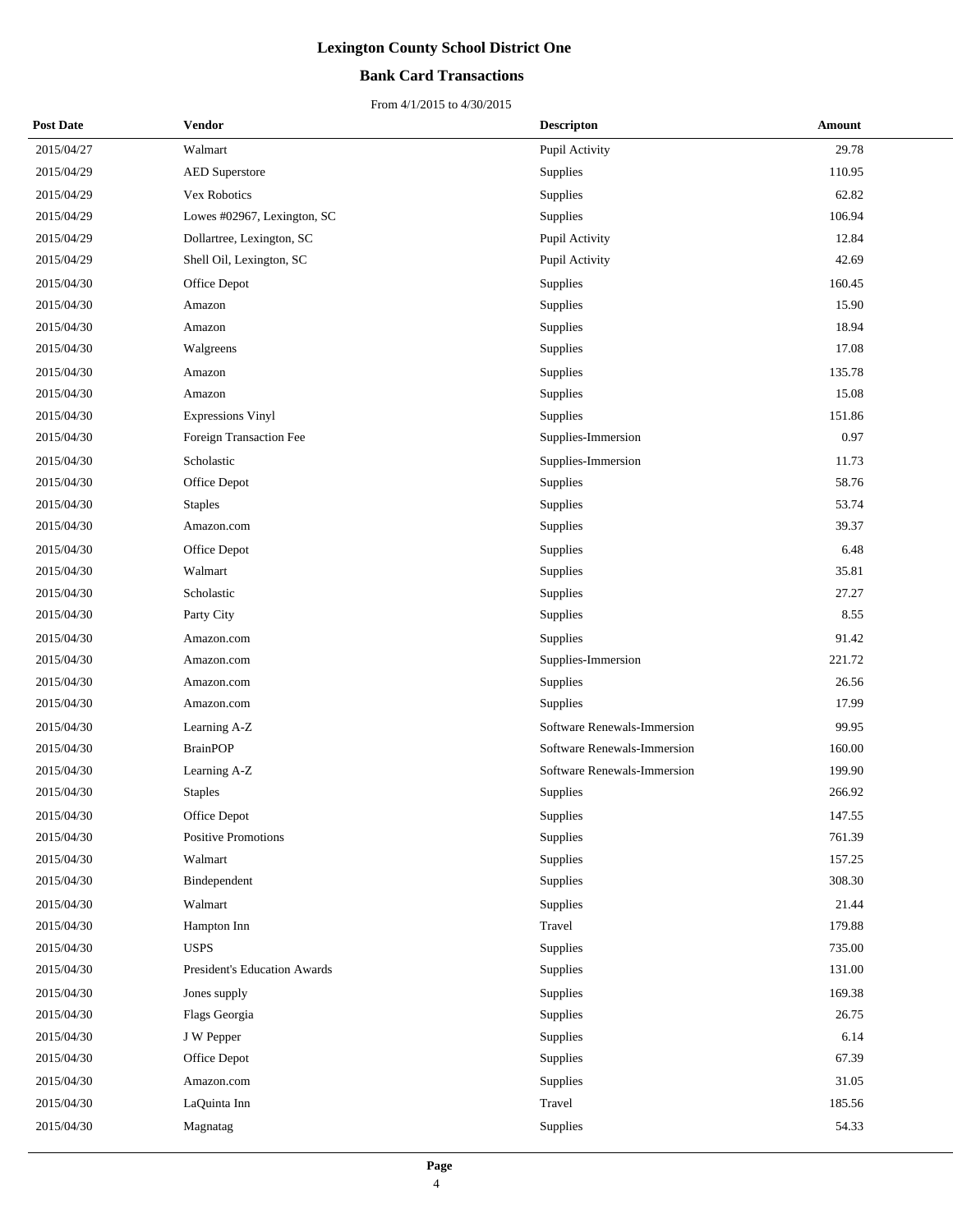### **Bank Card Transactions**

| <b>Post Date</b> | Vendor                            | <b>Descripton</b>         | Amount   |
|------------------|-----------------------------------|---------------------------|----------|
| 2015/04/30       | Magnatag                          | Supplies                  | 151.44   |
| 2015/04/30       | Magnatag                          | Supplies                  | 55.59    |
| 2015/04/30       | <b>LEXINGTON DMV</b>              | Supplies                  | 141.00   |
| 2015/04/30       | Rose Chauffered Transportation    | Pupil Transportation      | 905.00   |
| 2015/04/30       | Publix                            | Supplies                  | 109.76   |
| 2015/04/30       | Amazon.com                        | <b>Supplies</b>           | 74.08    |
| 2015/04/30       | Amazon.com                        | Supplies                  | 41.83    |
| 2015/04/30       | Amazon.com                        | Supplies                  | 16.33    |
| 2015/04/30       | Amazon.com                        | Supplies                  | 8.02     |
| 2015/04/30       | IXL                               | Software Renewal/Agreemen | 415.00   |
| 2015/04/30       | Office Depot                      | Supplies                  | 49.16    |
| 2015/04/30       | TME*TIME MAGAZINE                 | Supplies                  | 34.95    |
| 2015/04/30       | AMAZON MKTPLACE PMTS              | Supplies                  | 104.83   |
| 2015/04/30       | TME*TIME MAGAZINE                 | Supplies                  | 34.95    |
| 2015/04/30       | Lowe's                            | Supplies                  | 391.19   |
| 2015/04/30       | Amazon                            | Supplies                  | 47.49    |
| 2015/04/30       | Magnatag                          | Supplies                  | 129.28   |
| 2015/04/30       | Oriental Trading Co               | Supplies                  | 53.47    |
| 2015/04/30       | Amazon Mktplace Pmts              | Supplies                  | 36.49    |
| 2015/04/30       | Target                            | Supplies                  | 17.10    |
| 2015/04/30       | WM SUPERCENTER #881               | Supplies                  | 111.62   |
| 2015/04/30       | <b>BOUND TO STAY BOUND</b>        | <b>Library Books</b>      | 191.39   |
| 2015/04/30       | Amazon.com                        | Supplies                  | 27.19    |
| 2015/04/30       | The Fairmont Hotel                | Travel                    | 738.48   |
| 2015/04/30       | Omni Hotel Nashville              | Travel                    | 640.61   |
| 2015/04/30       | Storey's florist                  | Supplies                  | 87.75    |
| 2015/04/30       | <b>NSBA</b>                       | Supplies                  | 44.68    |
| 2015/04/30       | Walmart                           | Supplies-Instruction      | 28.66    |
| 2015/04/30       | <b>Oriental Trading</b>           | Supplies-Instruction      | 64.08    |
| 2015/04/30       | Parkers of Lexington              | Supplies-Instruction      | 112.35   |
| 2015/04/30       | Michaels                          | Supplies-Instruction      | 39.99    |
| 2015/04/30       | Walmart                           | Supplies-Instruction      | 14.85    |
| 2015/04/30       | <b>Education Week</b>             | Periodicals               | $-84.94$ |
| 2015/04/30       | <b>ISTE International Society</b> | Dues and Fees             | 100.00   |
| 2015/04/30       | American Assoc of Schools         | Dues and Fees             | 441.00   |
| 2015/04/30       | O'Charley's                       | Other Objects             | 86.02    |
| 2015/04/30       | Amazon.com                        | Supplies                  | 18.69    |
| 2015/04/30       | Digital Office Solutions          | Supplies                  | 116.47   |
| 2015/04/30       | Walmart                           | Supplies                  | 25.62    |
| 2015/04/30       | Amazon.com                        | Supplies                  | 55.00    |
| 2015/04/30       | Marriott                          | Travel                    | 493.68   |
| 2015/04/30       | LR Hook Tire                      | Supplies                  | 105.87   |
| 2015/04/30       | Northern Tool                     | Supplies-Maintenace       | 85.58    |
| 2015/04/30       | <b>Bulb Connection</b>            | Supplies-Maintenace       | 710.50   |
| 2015/04/30       | Enlows                            | Supplies-Maintenace       | 83.32    |
|                  |                                   |                           |          |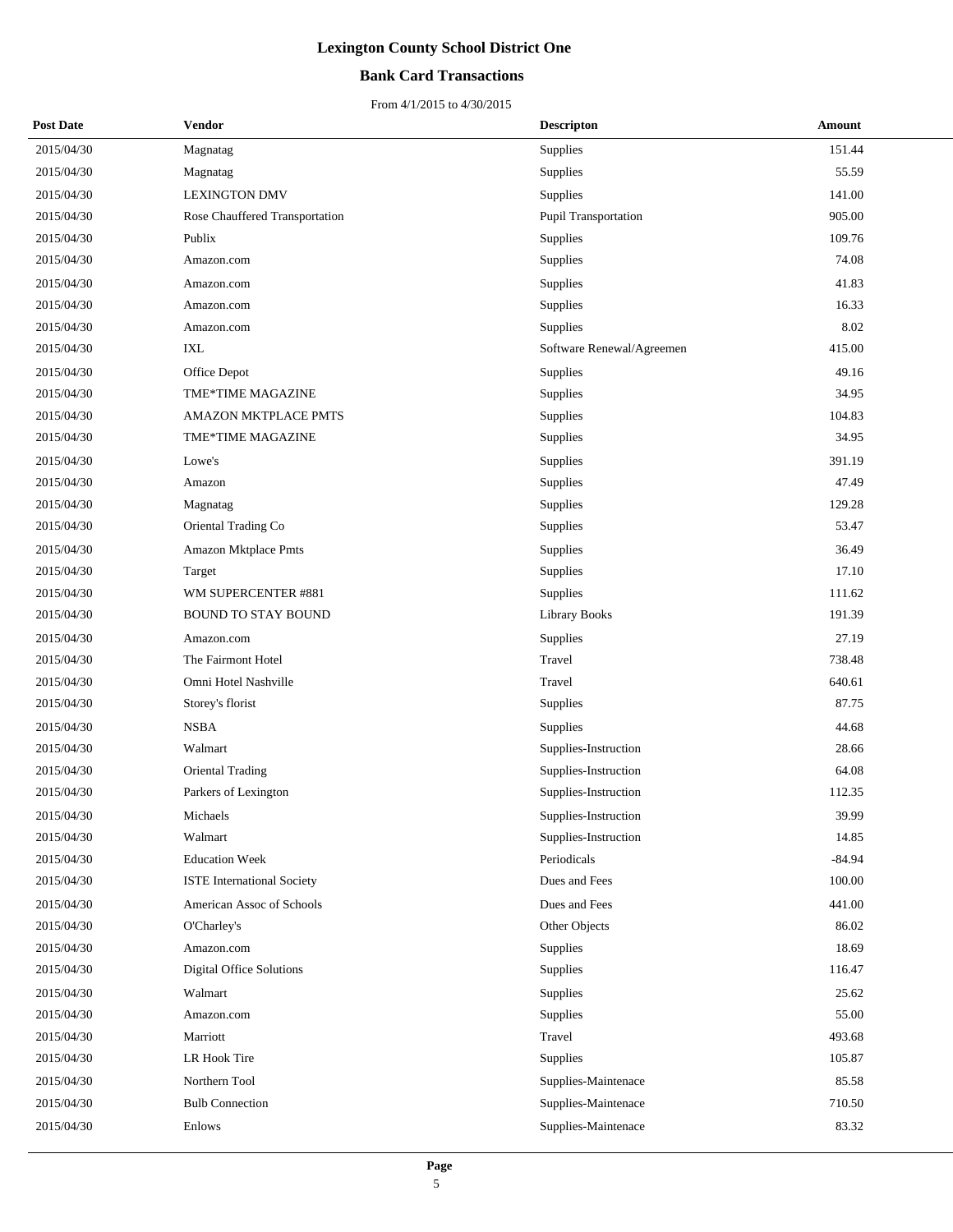### **Bank Card Transactions**

| <b>Post Date</b> | Vendor                   | <b>Descripton</b>   | Amount |
|------------------|--------------------------|---------------------|--------|
| 2015/04/30       | <b>Tractor Supply</b>    | Supplies-Maintenace | 29.95  |
| 2015/04/30       | Sherwin Williams         | Supplies-Maintenace | 8.76   |
| 2015/04/30       | Ferguson                 | Supplies-Maintenace | 13.80  |
| 2015/04/30       | LR Hook Tire             | Supplies-Maintenace | 97.55  |
| 2015/04/30       | Enlows                   | Supplies-Maintenace | 113.99 |
| 2015/04/30       | Ferguson                 | Supplies-Maintenace | 44.39  |
| 2015/04/30       | Enlows                   | Supplies-Maintenace | 143.95 |
| 2015/04/30       | A-Z Lawnmower            | Supplies-Maintenace | 21.87  |
| 2015/04/30       | Walmart                  | Supplies-Maintenace | 361.70 |
| 2015/04/30       | <b>Murphy Express</b>    | Supplies-Maintenace | 35.09  |
| 2015/04/30       | AutoZone                 | Supplies-Maintenace | 110.59 |
| 2015/04/30       | Walmart                  | Supplies-Maintenace | 42.33  |
| 2015/04/30       | <b>KMart</b>             | Supplies-Maintenace | 42.79  |
| 2015/04/30       | Newman Tools             | Supplies-Maintenace | 162.00 |
| 2015/04/30       | <b>Tractor Supply</b>    | Supplies-Maintenace | 37.43  |
| 2015/04/30       | LR Hook Tire             | Supplies-Maintenace | 7.22   |
| 2015/04/30       | <b>Stage Spot</b>        | Supplies-Maintenace | 300.00 |
| 2015/04/30       | <b>NAPA</b>              | Supplies-Maintenace | 31.51  |
| 2015/04/30       | CarQuest                 | Supplies-Maintenace | 27.45  |
| 2015/04/30       | <b>Envision Eye Care</b> | Supplies-Maintenace | 371.80 |
| 2015/04/30       | Sherwin Williams         | Supplies-Maintenace | 158.11 |
| 2015/04/30       | Lowe's                   | Supplies-Maintenace | 86.31  |
| 2015/04/30       | A-Z Lawnmower            | Supplies-Maintenace | 59.81  |
| 2015/04/30       | A-Z Lawnmower            | Supplies-Maintenace | 85.24  |
| 2015/04/30       | Finance Charge           | Supplies-Maintenace | 14.17  |
| 2015/04/30       | Late Fee                 | Supplies-Maintenace | 35.00  |
| 2015/04/30       | <b>Sears</b>             | Supplies-Maintenace | 106.99 |
| 2015/04/30       | A-Z Lawnmower            | Supplies-Maintenace | 184.98 |
| 2015/04/30       | Lowe's                   | Supplies-Maintenace | 7.21   |
| 2015/04/30       | Lowe's                   | Supplies-Maintenace | 16.90  |
| 2015/04/30       | United Refrigeration     | Supplies-Maintenace | 165.38 |
| 2015/04/30       | SPEEDWAY                 | Supplies            | 42.23  |
| 2015/04/30       | WALMART                  | Supplies            | 34.10  |
| 2015/04/30       | LOWE'S                   | Supplies            | 135.88 |
| 2015/04/30       | LOWE'S                   | Supplies            | 41.83  |
| 2015/04/30       | LOWE'S                   | Supplies            | 132.44 |
| 2015/04/30       | Lowe's                   | Supplies-Maintenace | 7.22   |
| 2015/04/30       | City Electric            | Supplies-Maintenace | 5.30   |
| 2015/04/30       | Lowe's                   | Supplies-Maintenace | 9.03   |
| 2015/04/30       | A-Z Lawnmower            | Supplies-Maintenace | 44.05  |
| 2015/04/30       | City Electric            | Supplies-Maintenace | 3.15   |
| 2015/04/30       | Lowe's                   | Supplies-Maintenace | 45.98  |
| 2015/04/30       | City Electric            | Supplies-Maintenace | 6.41   |
| 2015/04/30       | AutoZone                 | Supplies-Maintenace | 102.03 |
| 2015/04/30       | Lowe's                   | Supplies-Maintenace | 35.51  |
|                  |                          |                     |        |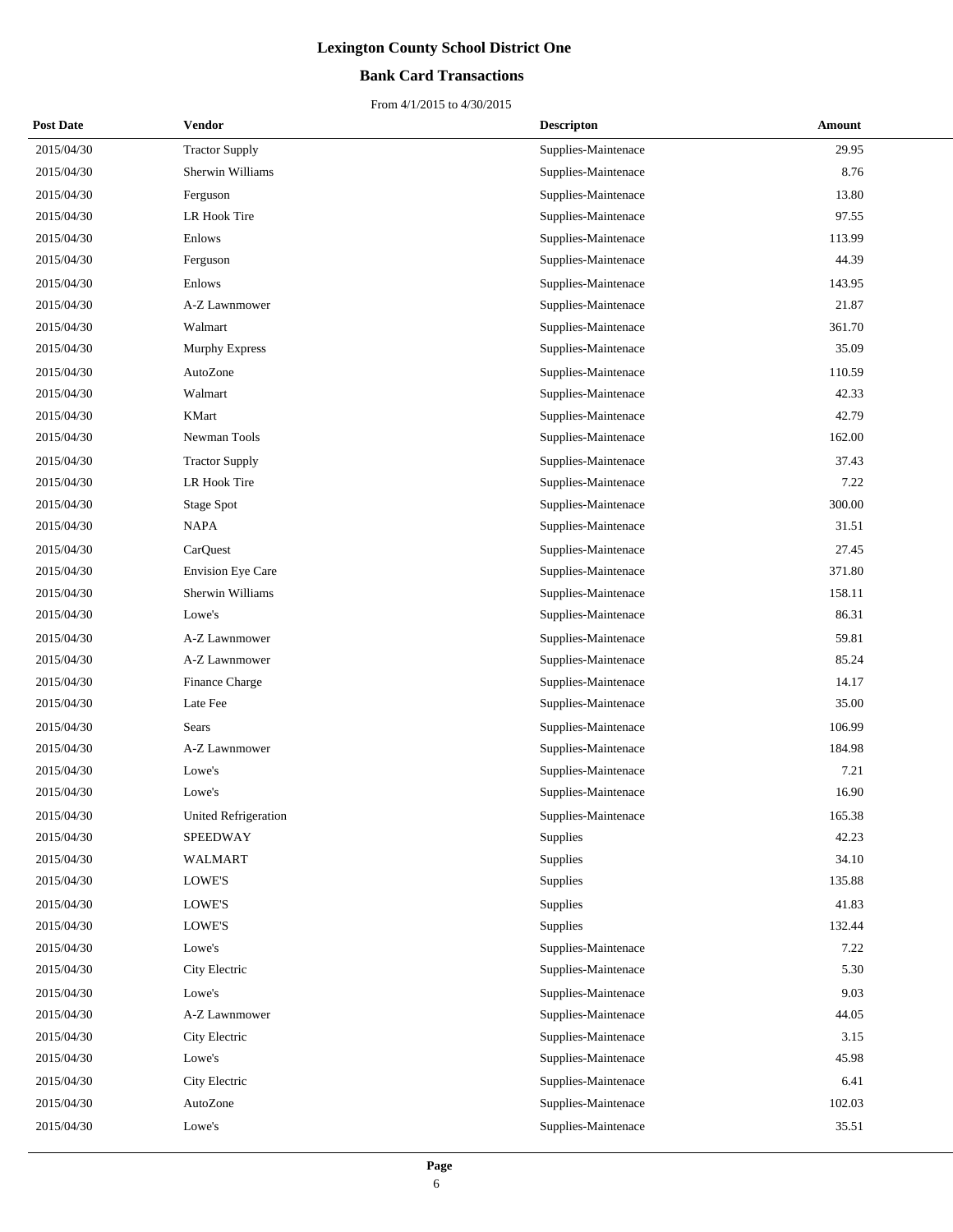### **Bank Card Transactions**

| <b>Post Date</b> | Vendor                | <b>Descripton</b>   | Amount |
|------------------|-----------------------|---------------------|--------|
| 2015/04/30       | <b>Boral Brick</b>    | Supplies-Maintenace | 101.44 |
| 2015/04/30       | A-Z Lawnmower         | Supplies-Maintenace | 19.07  |
| 2015/04/30       | Ferguson              | Supplies-Maintenace | 38.99  |
| 2015/04/30       | Walker Hardware       | Supplies            | 36.23  |
| 2015/04/30       | Shell Oil             | Supplies            | 5.50   |
| 2015/04/30       | Shell Oil             | Supplies            | 18.98  |
| 2015/04/30       | City Electric         | Supplies-Maintenace | 23.41  |
| 2015/04/30       | Lowe's                | Supplies-Maintenace | 50.72  |
| 2015/04/30       | True Value            | Supplies-Maintenace | 5.57   |
| 2015/04/30       | Home Depot            | Supplies-Maintenace | 11.78  |
| 2015/04/30       | Home Depot            | Supplies-Maintenace | 54.01  |
| 2015/04/30       | A-Z Lawnmower         | Supplies-Maintenace | 65.61  |
| 2015/04/30       | Ferguson              | Supplies-Maintenace | 80.44  |
| 2015/04/30       | Ferguson              | Supplies-Maintenace | 18.45  |
| 2015/04/30       | Smith & Jones         | Supplies-Maintenace | 217.53 |
| 2015/04/30       | Walmart               | Supplies            | 27.66  |
| 2015/04/30       | Amazon.com            | Supplies            | 20.00  |
| 2015/04/30       | A-Z Lawnmower         | Supplies            | 38.37  |
| 2015/04/30       | Harbor Freight        | Supplies            | 42.78  |
| 2015/04/30       | Sherwin Williams      | Supplies-Maintenace | 267.87 |
| 2015/04/30       | <b>Tractor Supply</b> | Supplies-Maintenace | 30.45  |
| 2015/04/30       | Ed Smith Lumber       | Supplies-Maintenace | 47.06  |
| 2015/04/30       | True Value            | Supplies-Maintenace | 14.94  |
| 2015/04/30       | A-Z Lawnmower         | Supplies-Maintenace | 40.83  |
| 2015/04/30       | A-Z Lwnmower          | Supplies-Maintenace | 44.72  |
| 2015/04/30       | A- Z Lawnmower        | Supplies-Maintenace | 22.77  |
| 2015/04/30       | True Value            | Supplies-Maintenace | 31.25  |
| 2015/04/30       | Metals & Alloy        | Supplies-Maintenace | 105.25 |
| 2015/04/30       | Gateway               | Supplies-Maintenace | 146.82 |
| 2015/04/30       | A-Z Lawnmower         | Supplies-Maintenace | 33.71  |
| 2015/04/30       | A-Z Lawnmower         | Supplies-Maintenace | 22.62  |
| 2015/04/30       | Home Depot            | Supplies-Maintenace | 151.81 |
| 2015/04/30       | Ace Hardware          | Supplies            | 51.01  |
| 2015/04/30       | A-Z Lawnmower         | Supplies-Maintenace | 112.15 |
| 2015/04/30       | A-Z Lawnmower         | Supplies-Maintenace | 41.67  |
| 2015/04/30       | A-Z Lawnmower         | Supplies-Maintenace | 65.61  |
| 2015/04/30       | Home Depot            | Supplies-Maintenace | 82.12  |
| 2015/04/30       | <b>Tractor Supply</b> | Supplies            | 189.21 |
| 2015/04/30       | Lowe's                | Supplies            | 330.76 |
| 2015/04/30       | <b>Murphy Express</b> | Supplies            | 50.17  |
| 2015/04/30       | Amazon                | Supplies            | 789.17 |
| 2015/04/30       | Cooper's Corner       | Supplies            | 53.00  |
| 2015/04/30       | Ferguson              | Supplies-Maintenace | 184.58 |
| 2015/04/30       | Lowe's                | Supplies-Maintenace | 85.54  |
| 2015/04/30       | Atlas Outdoors        | Supplies-Maintenace | 69.55  |
|                  |                       |                     |        |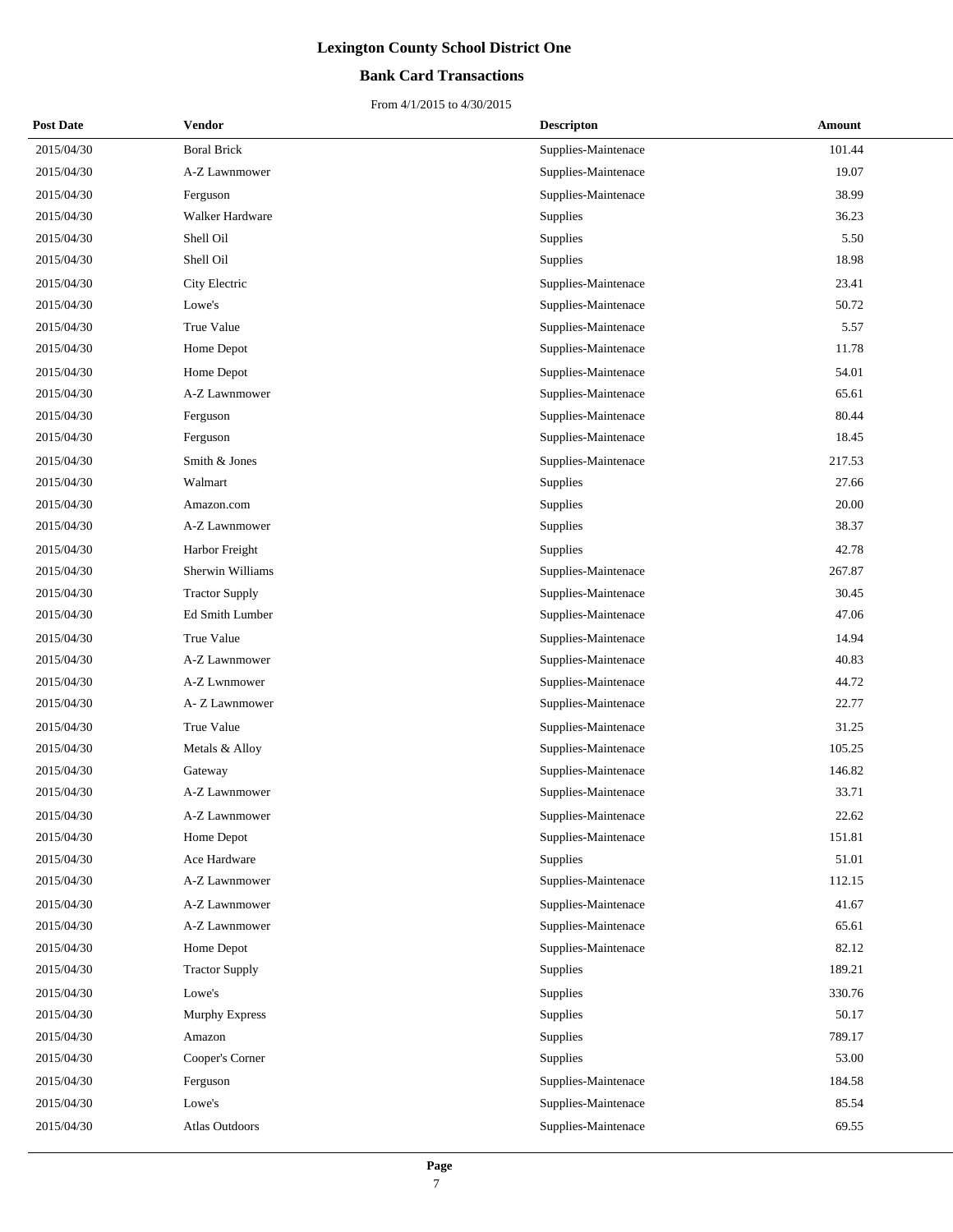### **Bank Card Transactions**

| <b>Post Date</b> | Vendor                  | <b>Descripton</b>       | Amount |
|------------------|-------------------------|-------------------------|--------|
| 2015/04/30       | Enlows                  | Supplies-Maintenace     | 28.44  |
| 2015/04/30       | Gattis Pro Audio        | Supplies-Maintenace     | 54.57  |
| 2015/04/30       | A-Z Lawnmower           | Supplies-Maintenace     | 59.51  |
| 2015/04/30       | Ferguson                | Supplies-Maintenace     | 25.65  |
| 2015/04/30       | Shell                   | Supplies                | 28.20  |
| 2015/04/30       | Shoppe                  | Supplies                | 28.49  |
| 2015/04/30       | Family Dollar           | Supplies                | 29.96  |
| 2015/04/30       | Ferguson                | Supplies-Maintenace     | 36.05  |
| 2015/04/30       | Gateway                 | Supplies-Maintenace     | 27.33  |
| 2015/04/30       | True Value Hardware     | Supplies-Maintenace     | 19.25  |
| 2015/04/30       | A-Z Lawnmower           | Supplies-Maintenace     | 33.71  |
| 2015/04/30       | Lowe's                  | Supplies-Maintenace     | 34.21  |
| 2015/04/30       | THE HOME DEPOT #1106    | Supplies                | 35.34  |
| 2015/04/30       | DOLLAR-GENERAL #4620    | Supplies                | 9.47   |
| 2015/04/30       | A-Z Lawnmower           | Supplies-Maintenace     | 19.21  |
| 2015/04/30       | Ed Smith Lumber         | Supplies-Maintenace     | 23.13  |
| 2015/04/30       | Ed Smith Lumber         | Supplies-Maintenace     | 14.51  |
| 2015/04/30       | <b>Advanced Door</b>    | Repairs and Maintenance | 210.00 |
| 2015/04/30       | LR Hook Tire            | Repairs and Maintenance | 72.28  |
| 2015/04/30       | A- Z Lawnmower          | Supplies                | 47.73  |
| 2015/04/30       | City Electric           | Supplies-Maintenace     | 12.65  |
| 2015/04/30       | Ed Smith Lumber         | Supplies-Maintenace     | 137.10 |
| 2015/04/30       | Ed Smith Lumber         | Supplies-Maintenace     | 7.00   |
| 2015/04/30       | A-Z Lawnmower           | Supplies-Maintenace     | 61.95  |
| 2015/04/30       | Ferguson                | Supplies-Maintenace     | 150.56 |
| 2015/04/30       | Lowe's                  | Supplies-Maintenace     | 50.70  |
| 2015/04/30       | Country Cupboard        | Supplies                | 21.60  |
| 2015/04/30       | Walker Hardware         | Supplies                | 9.41   |
| 2015/04/30       | ExxonMobile - Pitt Stop | Supplies                | 43.49  |
| 2015/04/30       | AutoZone                | Supplies-Maintenace     | 115.94 |
| 2015/04/30       | Lowe's                  | Supplies-Maintenace     | 80.73  |
| 2015/04/30       | Lowe's                  | Supplies-Maintenace     | 374.15 |
| 2015/04/30       | Mayer Electric          | Supplies-Maintenace     | 151.15 |
| 2015/04/30       | Capital Supply          | Supplies-Maintenace     | 24.95  |
| 2015/04/30       | City Electric           | Supplies-Maintenace     | 86.54  |
| 2015/04/30       | Amazon                  | Supplies                | 23.99  |
| 2015/04/30       | <b>USPS</b>             | Supplies                | 19.99  |
| 2015/04/30       | OfficeDepot.com         | Supplies                | 81.30  |
| 2015/04/30       | <b>ASC Sound</b>        | Supplies                | 11.72  |
| 2015/04/30       | Envato                  | Supplies                | 40.00  |
| 2015/04/30       | Office Depot            | Supplies                | 42.95  |
| 2015/04/30       | Amazon                  | Supplies                | 33.11  |
| 2015/04/30       | <b>USPS</b>             | Supplies                | 7.05   |
| 2015/04/30       | Press Plus              | Periodicals             | 8.95   |
| 2015/04/30       | <b>NSPRA</b>            | Dues and Fees           | 792.00 |
|                  |                         |                         |        |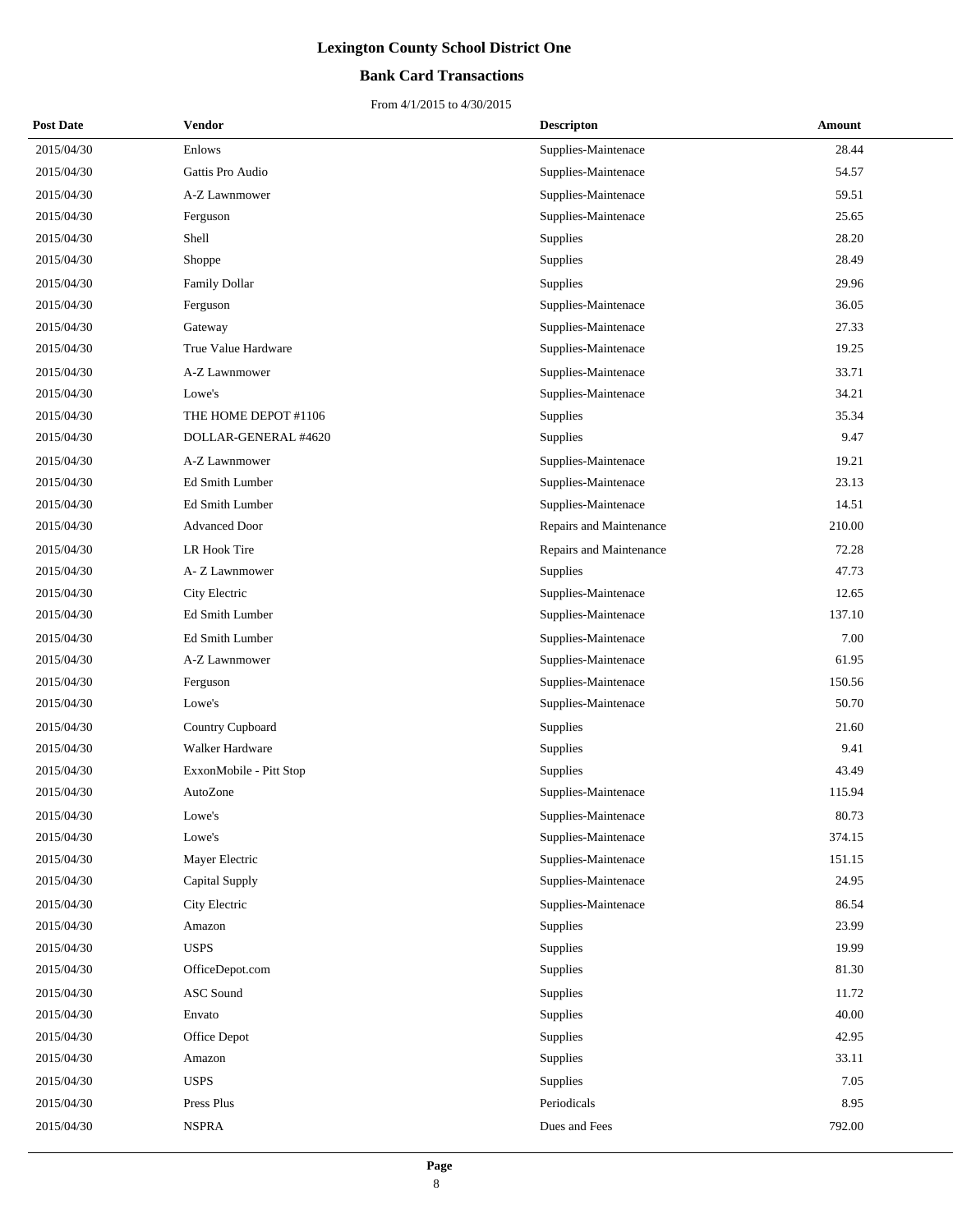### **Bank Card Transactions**

| <b>Post Date</b> | Vendor                            | <b>Descripton</b>          | Amount   |
|------------------|-----------------------------------|----------------------------|----------|
| 2015/04/30       | Kleen Kare Kleeners               | Other Objects              | 5.40     |
| 2015/04/30       | Chick fil a                       | Other Objects              | 21.99    |
| 2015/04/30       | Amazon                            | Other Objects              | 18.29    |
| 2015/04/30       | Walmart                           | Other Objects              | 101.47   |
| 2015/04/30       | Amazon                            | Other Objects              | 47.98    |
| 2015/04/30       | Amazon                            | Other Objects              | 35.46    |
| 2015/04/30       | Amazon                            | Other Objects              | 246.98   |
| 2015/04/30       | <b>Hilton Hotels</b>              | Travel                     | 339.07   |
| 2015/04/30       | <b>Hilton Hotels</b>              | Travel                     | 119.07   |
| 2015/04/30       | Travelocity                       | Travel                     | 49.00    |
| 2015/04/30       | Delta                             | Travel                     | 386.70   |
| 2015/04/30       | <b>Association Career Network</b> | Advertising                | 1,200.00 |
| 2015/04/30       | CareerBuilder.com online adver    | Advertising                | 1,080.00 |
| 2015/04/30       | <b>SLED</b>                       | Other Prof & Tech Service  | 144.00   |
| 2015/04/30       | Office Depot                      | Supplies                   | 71.68    |
| 2015/04/30       | Lexington Post Office             | Supplies                   | 16.95    |
| 2015/04/30       | Postal Express                    | Supplies                   | 55.97    |
| 2015/04/30       | <b>Lexington Printing</b>         | Supplies                   | 52.43    |
| 2015/04/30       | Hobby Lobby                       | Supplies                   | 26.28    |
| 2015/04/30       | Postal Express                    | Supplies                   | 3.56     |
| 2015/04/30       | SC.GMIS                           | Travel                     | 175.00   |
| 2015/04/30       | Delta Airlines                    | Travel                     | 535.20   |
| 2015/04/30       | <b>Embassy Suites</b>             | Travel                     | 851.13   |
| 2015/04/30       | Marina Inn at Grande Dunes, My    | Travel                     | 256.04   |
| 2015/04/30       | Conference Registration           | Travel                     | 270.00   |
| 2015/04/30       | Lowe's                            | Supplies                   | 30.68    |
| 2015/04/30       | The Home Depot                    | Supplies                   | 10.67    |
| 2015/04/30       | Auto Zone                         | Supplies                   | 133.72   |
| 2015/04/30       | Northern Tool & Equipment Co      | Supplies                   | 310.29   |
| 2015/04/30       | Office Depot                      | Supplies                   | 42.78    |
| 2015/04/30       | Amazon.com                        | Supplies                   | 39.67    |
| 2015/04/30       | Amazon.com                        | Supplies                   | 243.62   |
| 2015/04/30       | Office Depot                      | Supplies                   | 221.46   |
| 2015/04/30       | Best Buy                          | Supplies                   | 139.07   |
| 2015/04/30       | True Value                        | Supplies                   | 63.58    |
| 2015/04/30       | Amazon.com                        | Supplies                   | 84.73    |
| 2015/04/30       | Lowe's                            | Supplies                   | 4.22     |
| 2015/04/30       | The Home Depot                    | Supplies                   | 239.13   |
| 2015/04/30       | Walmart                           | Supplies                   | 4.25     |
| 2015/04/30       | Cable & Connections               | Supplies                   | 35.10    |
| 2015/04/30       | Office Depot                      | <b>Technology Supplies</b> | 213.99   |
| 2015/04/30       | Antai Restaurant                  | Other Objects              | 78.65    |
| 2015/04/30       | Chick-fil-A                       | Other Objects              | 9.63     |
| 2015/04/30       | Greater Columbia Chamber of Co    | Other Objects              | 100.00   |
| 2015/04/30       | Amazon.com                        | Supplies                   | 28.42    |
|                  |                                   |                            |          |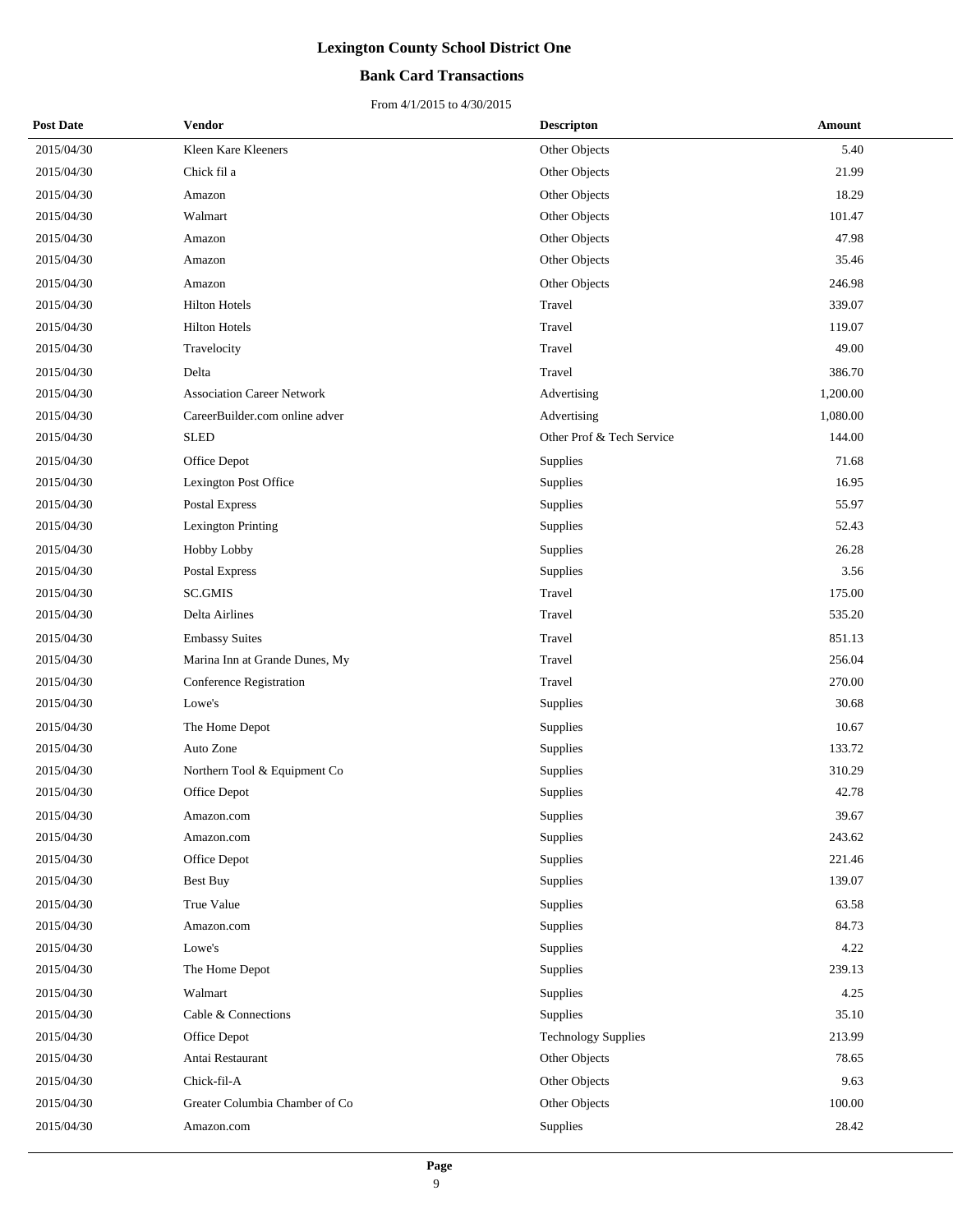### **Bank Card Transactions**

| <b>Post Date</b> | <b>Vendor</b>                  | <b>Descripton</b>         | Amount |
|------------------|--------------------------------|---------------------------|--------|
| 2015/04/30       | Franklin Covey                 | Supplies                  | 293.02 |
| 2015/04/30       | Walmart                        | Supplies                  | 126.00 |
| 2015/04/30       | Walmart                        | Supplies                  | 62.90  |
| 2015/04/30       | Walmart                        | Supplies                  | 49.53  |
| 2015/04/30       | NAEYC SALES                    | Dues and Fees             | 105.00 |
| 2015/04/30       | Dollar General                 | Supplies                  | 43.87  |
| 2015/04/30       | learning a-z license for       | Software Renewal/Agreemen | 213.90 |
| 2015/04/30       | Walmart                        | Supplies                  | 152.81 |
| 2015/04/30       | Oriental Trading               | Supplies                  | 144.29 |
| 2015/04/30       | walmart                        | Supplies                  | 5.86   |
| 2015/04/30       | walmart                        | Supplies                  | 41.63  |
| 2015/04/30       | amazon                         | Supplies                  | 26.20  |
| 2015/04/30       | liftvest                       | Supplies                  | 201.95 |
| 2015/04/30       | walmart                        | Supplies                  | 14.95  |
| 2015/04/30       | office depot                   | Supplies                  | 78.42  |
| 2015/04/30       | amazon                         | Supplies                  | 131.05 |
| 2015/04/30       | AMAZON.COM AMZN.COM/BILL       | Supplies                  | 13.99  |
| 2015/04/30       | <b>LOWES</b>                   | Supplies                  | 28.39  |
| 2015/04/30       | THE HOME DEPOT                 | Supplies                  | 33.81  |
| 2015/04/30       | STATE AUTO PAINT               | Supplies                  | 53.03  |
| 2015/04/30       | <b>CVS.COM</b>                 | Supplies                  | 209.57 |
| 2015/04/30       | LOWES                          | Supplies                  | 53.34  |
| 2015/04/30       | TRACTOR SUPPLY                 | Supplies                  | 37.33  |
| 2015/04/30       | ED SMITH LUMBER                | Supplies                  | 97.89  |
| 2015/04/30       | <b>LOWES</b>                   | Supplies                  | 120.29 |
| 2015/04/30       | LOWES                          | Supplies                  | 128.79 |
| 2015/04/30       | <b>LOWES</b>                   | Supplies                  | 48.60  |
| 2015/04/30       | LA QUINTA INN                  | Travel                    | 284.90 |
| 2015/04/30       | SPEEDWAY                       | Travel                    | 48.50  |
| 2015/04/30       | SPEEDWAY                       | Travel                    | 23.50  |
| 2015/04/30       | <b>LA OUINTA INN</b>           | Travel                    | 284.90 |
| 2015/04/30       | LA QUINTA INN                  | Travel                    | 284.90 |
| 2015/04/30       | <b>Disabling Devices</b>       | Supplies                  | 199.90 |
| 2015/04/30       | Walmart                        | Supplies                  | 86.01  |
| 2015/04/30       | Publix                         | Other Objects             | 270.67 |
| 2015/04/30       | Amazon                         | Supplies                  | 101.51 |
| 2015/04/30       | Amazon                         | Supplies                  | 24.18  |
| 2015/04/30       | <b>Expeditionary Learning</b>  | Supplies                  | 49.00  |
| 2015/04/30       | Amazon                         | Supplies                  | 131.59 |
| 2015/04/30       | <b>Expeditionary Learning</b>  | Supplies                  | 49.00  |
| 2015/04/30       | Expeditionary Learning (ELSCHO | Supplies                  | 115.00 |
| 2015/04/30       | Expeditionary Learning (ELSCHO | Supplies                  | 115.00 |
| 2015/04/30       | Walmart                        | Supplies                  | 72.91  |
| 2015/04/30       | Dollar General                 | Supplies                  | 8.54   |
| 2015/04/30       | Walmart                        | Supplies                  | 34.02  |
|                  |                                |                           |        |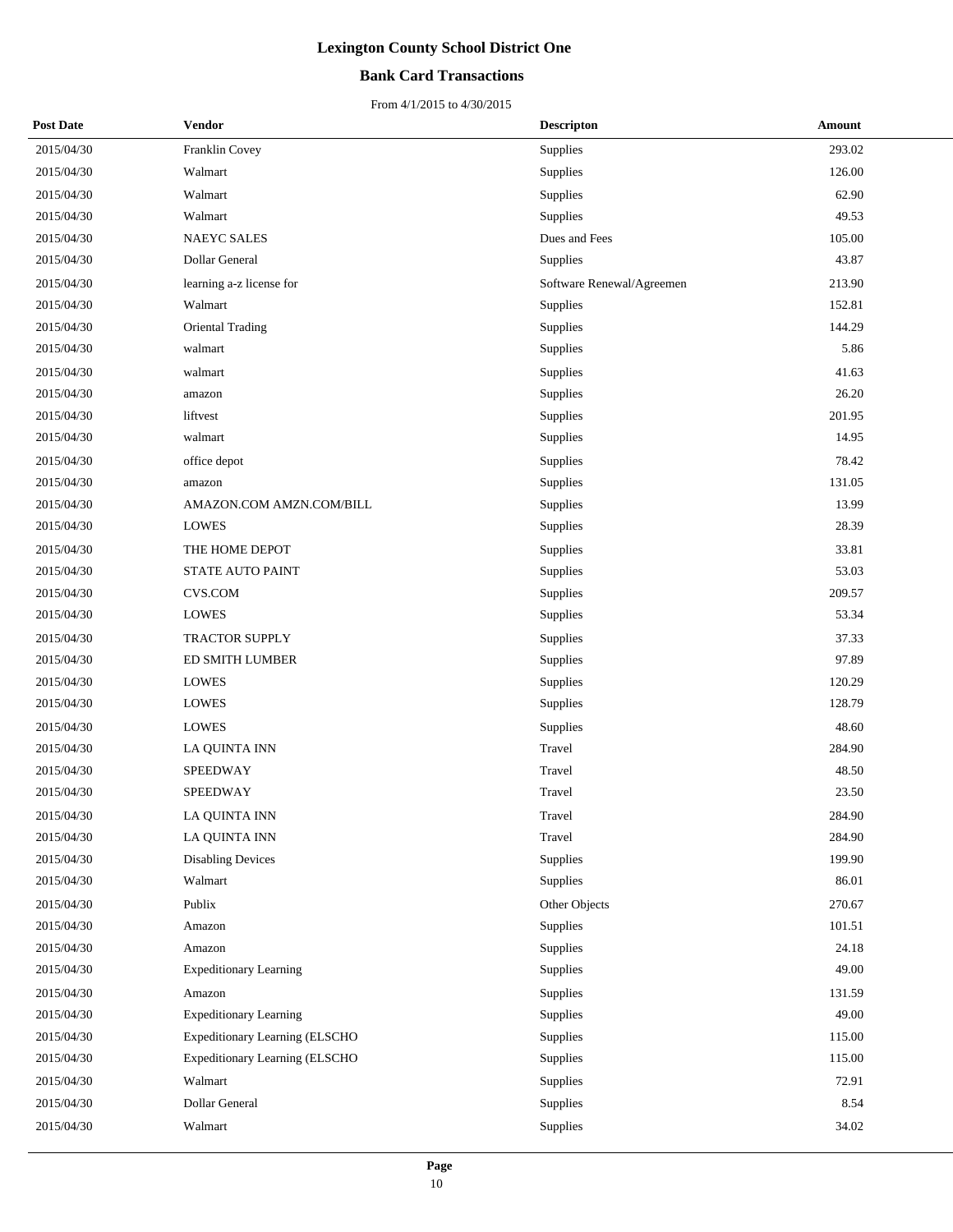### **Bank Card Transactions**

| <b>Post Date</b> | <b>Vendor</b>                | <b>Descripton</b> | Amount   |
|------------------|------------------------------|-------------------|----------|
| 2015/04/30       | Walmart                      | Supplies          | 26.56    |
| 2015/04/30       | Walmart                      | Supplies          | 149.36   |
| 2015/04/30       | Dollar General               | Supplies          | 12.84    |
| 2015/04/30       | Walmart                      | Supplies          | 257.64   |
| 2015/04/30       | Walmart                      | Supplies          | 232.25   |
| 2015/04/30       | DollarTree                   | Supplies          | 26.75    |
| 2015/04/30       | Walmart                      | Supplies          | 31.89    |
| 2015/04/30       | <b>Comfort Consults</b>      | Dues and Fees     | 250.00   |
| 2015/04/30       | AMAZON MKTPLACE PMTS         | Supplies          | 17.87    |
| 2015/04/30       | AMAZON MKTPLACE PMTS         | Supplies          | 16.79    |
| 2015/04/30       | EB LEADERCAST                | Travel            | 85.00    |
| 2015/04/30       | <b>Boulden Publishing</b>    | Supplies          | 179.26   |
| 2015/04/30       | Displays4Sale                | Supplies          | 232.75   |
| 2015/04/30       | Exxon Mobil                  | Supplies          | 60.30    |
| 2015/04/30       | Exxon Mobil                  | Food              | 4.99     |
| 2015/04/30       | WORLD CLASS INK SUPPLY       | Pupil Activity    | 159.99   |
| 2015/04/30       | <b>JW</b> Pepper             | Pupil Activity    | 67.39    |
| 2015/04/30       | <b>Candy Apple Costumes</b>  | Pupil Activity    | 673.82   |
| 2015/04/30       | <b>Discount Dance Supply</b> | Pupil Activity    | 177.95   |
| 2015/04/30       | Walmart                      | Pupil Activity    | 135.41   |
| 2015/04/30       | WM SUPERCENTER               | Pupil Activity    | 204.53   |
| 2015/04/30       | <b>CHEFSTORE</b>             | Pupil Activity    | 39.62    |
| 2015/04/30       | WM SUPERCENTER               | Pupil Activity    | 94.49    |
| 2015/04/30       | WM SUPERCENTER               | Pupil Activity    | 215.42   |
| 2015/04/30       | <b>BI-LO GROCERY</b>         | Pupil Activity    | 25.81    |
| 2015/04/30       | <b>AMAZON</b>                | Pupil Activity    | 384.40   |
| 2015/04/30       | Amazon.com                   | Pupil Activity    | 61.58    |
| 2015/04/30       | Scholastic                   | Pupil Activity    | 109.78   |
| 2015/04/30       | Walmart                      | Pupil Activity    | 495.07   |
| 2015/04/30       | Office Depot                 | Pupil Activity    | 108.04   |
| 2015/04/30       | Amazon.com                   | Pupil Activity    | 52.71    |
| 2015/04/30       | Amazon.com                   | Pupil Activity    | 33.62    |
| 2015/04/30       | Office Depot                 | Pupil Activity    | 73.28    |
| 2015/04/30       | Office Depot                 | Pupil Activity    | 494.49   |
| 2015/04/30       | Office Depot                 | Pupil Activity    | 89.86    |
| 2015/04/30       | Amazon                       | Pupil Activity    | 11.95    |
| 2015/04/30       | Amazon                       | Pupil Activity    | 28.17    |
| 2015/04/30       | <b>Expressions Vinyl</b>     | Pupil Activity    | $8.07\,$ |
| 2015/04/30       | Scholastic Canada            | Pupil Activity    | 32.36    |
| 2015/04/30       | Gilbert PO                   | Pupil Activity    | 202.49   |
| 2015/04/30       | Office Depot                 | Pupil Activity    | 13.36    |
| 2015/04/30       | Reliable                     | Pupil Activity    | 214.99   |
| 2015/04/30       | Office Depot                 | Pupil Activity    | 20.32    |
| 2015/04/30       | Office Depot                 | Pupil Activity    | 113.21   |
| 2015/04/30       | Office Depot                 | Pupil Activity    | 56.03    |
|                  |                              |                   |          |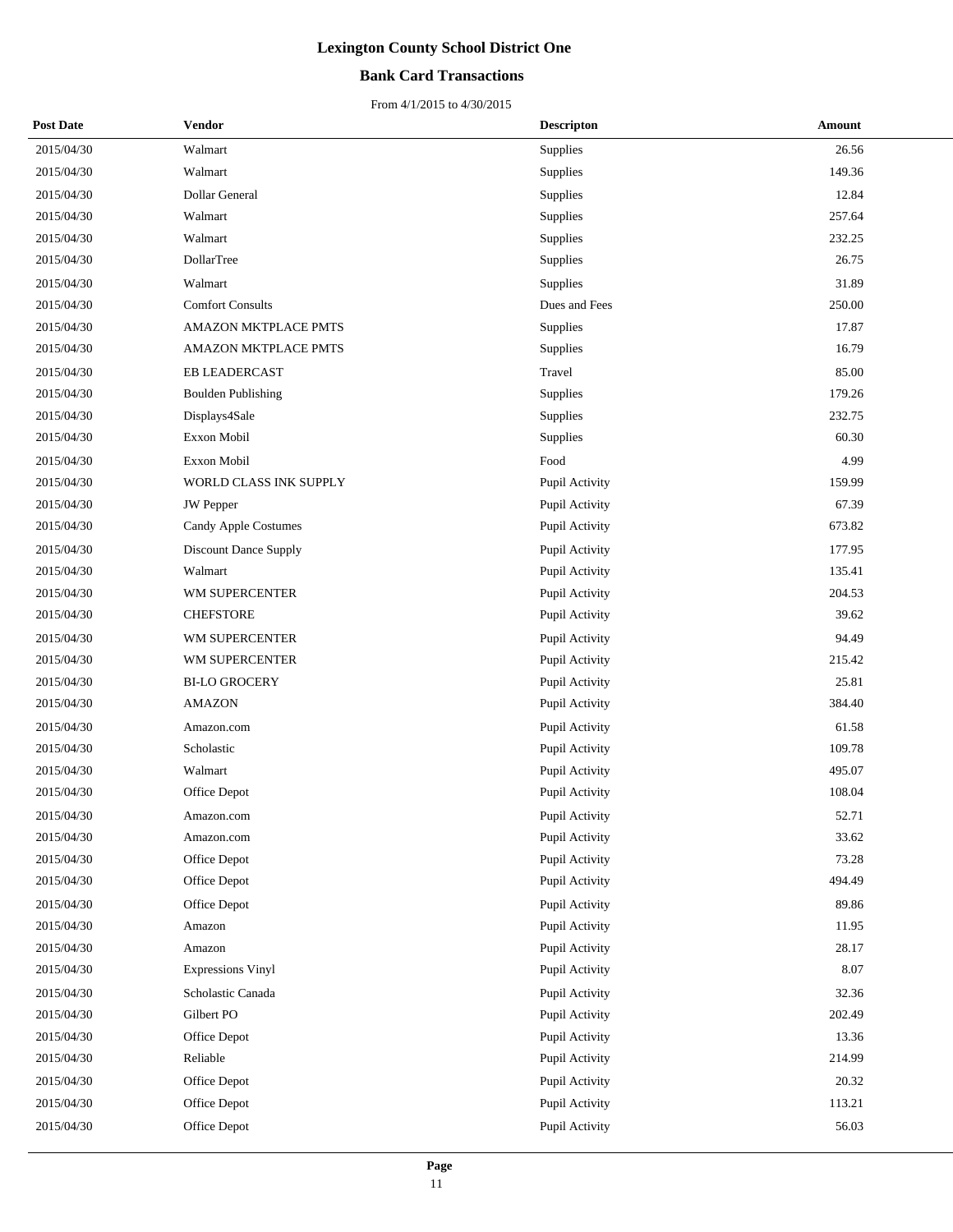### **Bank Card Transactions**

| <b>Post Date</b> | Vendor                     | <b>Descripton</b> | Amount |
|------------------|----------------------------|-------------------|--------|
| 2015/04/30       | Walmart                    | Pupil Activity    | 105.48 |
| 2015/04/30       | AMAZON.COM AMZN.COM/BILL   | Pupil Activity    | 13.43  |
| 2015/04/30       | STU*SHINDIGZ DECORATIO     | Pupil Activity    | 49.92  |
| 2015/04/30       | AMAZON MKTPLACE PMTS       | Pupil Activity    | 19.90  |
| 2015/04/30       | AMAZON.COM AMZN.COM/BILL   | Pupil Activity    | 55.25  |
| 2015/04/30       | AMAZON.COM AMZN.COM/BILL   | Pupil Activity    | 19.95  |
| 2015/04/30       | NGS*ONLINE STORE           | Pupil Activity    | 158.15 |
| 2015/04/30       | <b>MARDEL ECOMMERCE</b>    | Pupil Activity    | 141.52 |
| 2015/04/30       | Officedepot                | Pupil Activity    | 21.39  |
| 2015/04/30       | Bi-Lo                      | Pupil Activity    | 14.14  |
| 2015/04/30       | lowe's                     | Pupil Activity    | 23.91  |
| 2015/04/30       | Cables & Connections       | Pupil Activity    | 31.59  |
| 2015/04/30       | <b>BOUND TO STAY BOUND</b> | Pupil Activity    | 23.75  |
| 2015/04/30       | <b>BOUND TO STAY BOUND</b> | Pupil Activity    | 252.65 |
| 2015/04/30       | JW Pepper                  | Pupil Activity    | 57.00  |
| 2015/04/30       | Gym Closet                 | Pupil Activity    | 37.00  |
| 2015/04/30       | IGA                        | Pupil Activity    | 1.50   |
| 2015/04/30       | Office Depot               | Pupil Activity    | 24.60  |
| 2015/04/30       | Caughman's Meat            | Pupil Activity    | 150.00 |
| 2015/04/30       | Marriott                   | Pupil Activity    | 601.51 |
| 2015/04/30       | Marriott                   | Pupil Activity    | 601.51 |
| 2015/04/30       | Marriott                   | Pupil Activity    | 601.51 |
| 2015/04/30       | Exxon Mobile               | Pupil Activity    | 30.00  |
| 2015/04/30       | Murphy Express             | Pupil Activity    | 30.00  |
| 2015/04/30       | Over Limit Fee             | Pupil Activity    | 35.00  |
| 2015/04/30       | Office Depot               | Pupil Activity    | 74.86  |
| 2015/04/30       | Over Limit Fee             | Pupil Activity    | 35.00  |
| 2015/04/30       | Paypal CCGPA               | Pupil Activity    | 450.00 |
| 2015/04/30       | Marriott                   | Pupil Activity    | 493.68 |
| 2015/04/30       | Wilson & Associates        | Pupil Activity    | 475.00 |
| 2015/04/30       | Autozone                   | Pupil Activity    | 7.47   |
| 2015/04/30       | Lowes                      | Pupil Activity    | 39.94  |
| 2015/04/30       | Lowes                      | Pupil Activity    | 6.32   |
| 2015/04/30       | Shell Oil                  | Pupil Activity    | 13.09  |
| 2015/04/30       | Finance Charge             | Pupil Activity    | 21.12  |
| 2015/04/30       | Lowes                      | Pupil Activity    | 201.91 |
| 2015/04/30       | Murphy Express             | Pupil Activity    | 22.10  |
| 2015/04/30       | Lowes                      | Pupil Activity    | 37.48  |
| 2015/04/30       | Shell Oil                  | Pupil Activity    | 14.19  |
| 2015/04/30       | Piggly Wiggly              | Pupil Activity    | 4.26   |
| 2015/04/30       | Marriott                   | Pupil Activity    | 329.12 |
| 2015/04/30       | White House Florist        | Pupil Activity    | 56.18  |
| 2015/04/30       | Pak Mail                   | Pupil Activity    | 12.47  |
| 2015/04/30       | Trophy and Awards          | Pupil Activity    | 146.59 |
| 2015/04/30       | Wilson & Associates        | Pupil Activity    | 500.00 |
|                  |                            |                   |        |